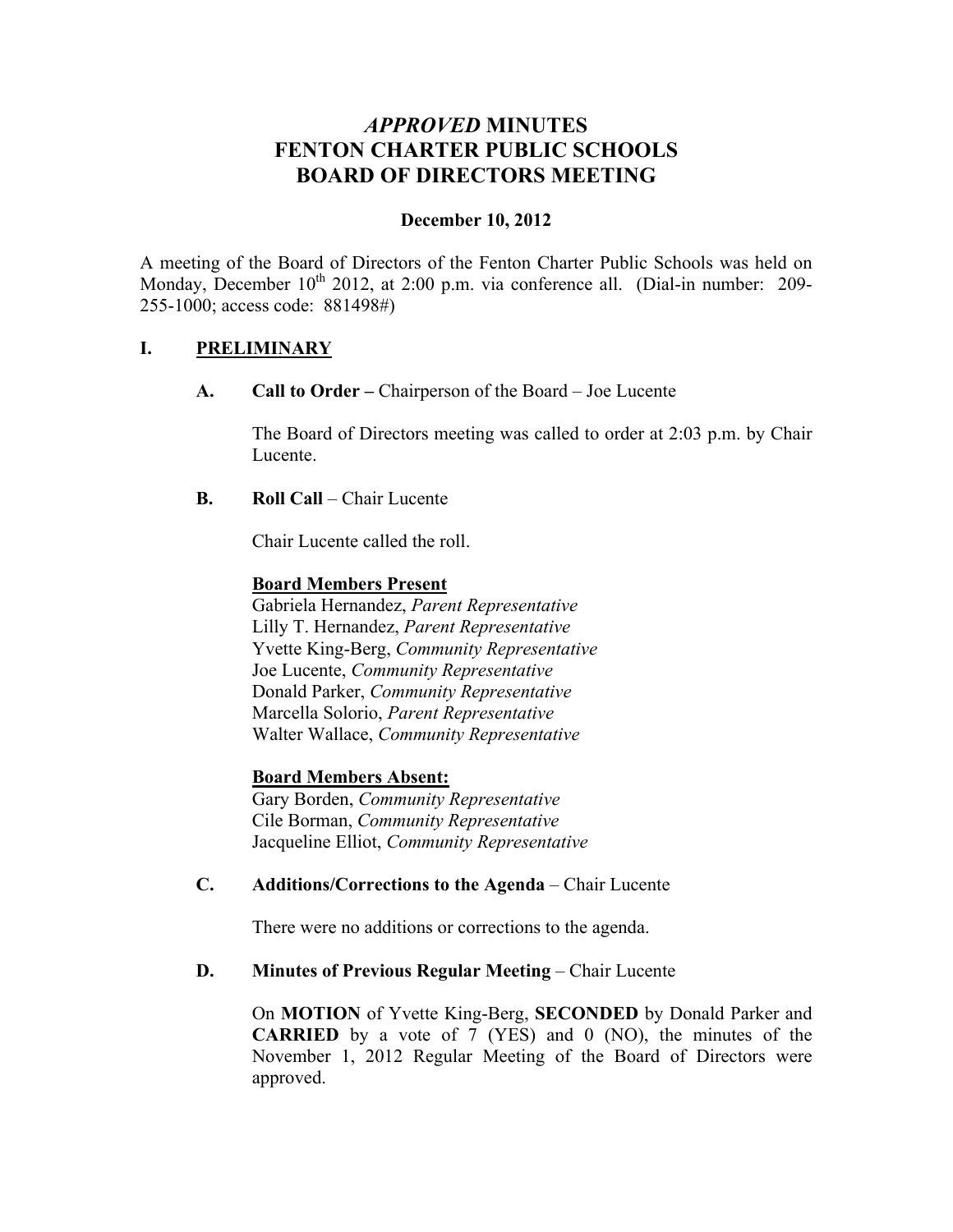#### **II. COMMUNICATIONS**

#### **A. Presentations from the Public** – Chair Lucente

There were no presentations from the public.

#### **B. Committee/Council Reports**

Minutes of all meetings held by any committee and/or council were sent to the Board Members prior to this meeting.

There were no further reports by committees/councils.

#### **C. Treasurer/CFO's Report -**

Paul Khoury, Treasurer and CFO, requested any questions related to the October 2012 financial statements. There were none.

#### **D. Directors' Reports** -

Directors' reports were included in the agenda and Board members were asked for questions. There were none.

#### **E. Executive Director's Report -**

The Executive Director's report was included in the agenda and Board members were asked for questions. There were none.

### **III. CONSENT AGENDA ITEMS**

There were no items scheduled for the Consent Calendar.

#### **IV. ITEMS SCHEDULED FOR ACTION**

**A. Recommendation to submit a request for a substantive change to the Fenton Avenue Charter School charter (renewed in December 2011) to amend the grade level configuration beginning in the 2013-2014**  school year from 3<sup>rd</sup> to 5<sup>th</sup> grade to 3<sup>rd</sup> to 6<sup>th</sup> grade, with the additional provision of adding  $7<sup>th</sup>$  grade in 2014-2015, and  $8<sup>th</sup>$  grade in 2015-2016 **as space allows.**

On **MOTION** of Yvette King-Berg, **SECONDED** by Gabriela Hernandez and **CARRIED** by a vote of 7 (YES) and 0 (NO) the recommendation to submit a request for a substantive change to the Fenton Avenue Charter School charter (renewed in December 2011) to amend the grade level configuration beginning in the 2013-2014 school year from  $3<sup>rd</sup>$  to  $5<sup>th</sup>$  grade